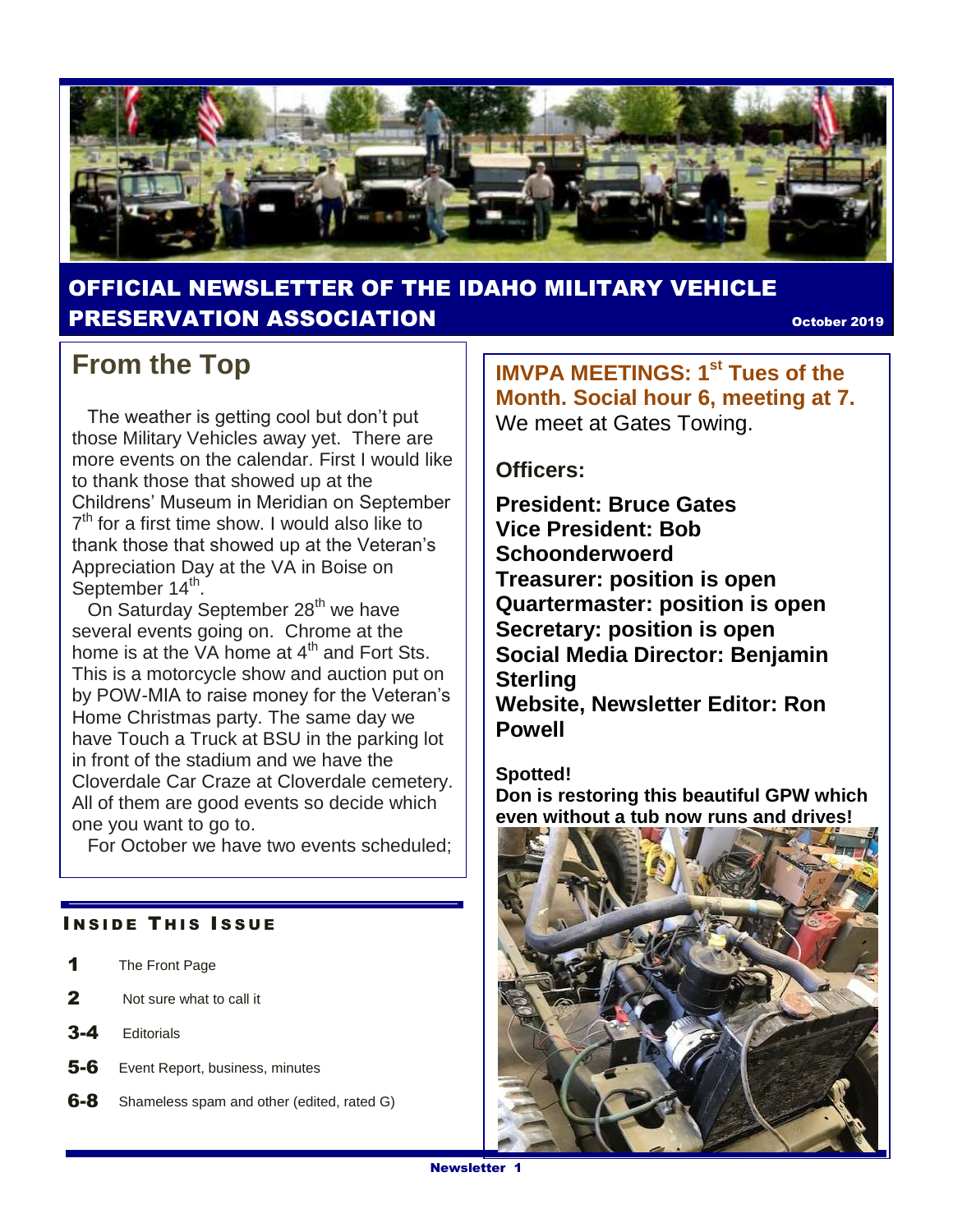October 19 the Nampa VFW has an event in Lakeview Park at  $16^{th}$  and Garrity Blvd. from 10 AM to 2PM. On October 26<sup>th</sup> is Harvest Festival from 1PM to 4PM at 310 S.  $34<sup>th</sup>$  Ave. Caldwell.

 I'll send out an email to the club membership before each event to remind you.

-Bruce Gates President, IMVPA

### **His glass is half empty…**

 Is it that tearful goodbye time for my trusty pickup that I've owned since new for 19 years? It won't pass emissions, so my registration was revoked. This truck has never broken down, was used for leisure and fun, with only 102,000 miles on the clock. But thanks to our county emissions laws, this thing can't be driven anymore.

 It has cracks in the exhaust manifold which means the computer won't read the Catalytic converter and the check engine light is on. Garry's Automotive (who I think are closely related to the Gambino crime family) quoted \$4700 to fix the O2 sensors, cats, and exhaust manifold. Gee I wonder what these crooks charge for an oil change.

 Boy was I upset! I mean depending on how much gas is in it, that's about \$4692 more than it's worth!

 On the drive home I imagined that this was the last time I would be behind the wheel of my baby, the truck I've loved all these years. My eyes were starting to sting (damn allergies) and I wondered if this truck would have to parted out, or abandoned in a field someplace. So I

rolled down the windows and turned up the country music one last time. The Mavericks came on, and this song, like many country songs, seemed to be about me and this old truck. The lyrics went like this. "Wasn't I good to you? Didn't I show it? And if I ever hurt you, I didn't know it. If you think I don't care, then you're mistaken. My love was always there, but now my heart's breakin, Oh baby! oh what a crying shame! to let it all slip away, to call it yesterday! Oh baby! my life would be so blue, my heart would break in two, oh what a crying shame!"

I started to wonder how many WW2 Jeep owners made this drive like I'm doing now, taking their trusty war dog out to pasture, simply because it was too rusty, broke down, or cost too much to repair. I imagined that they parked it outside, under the rainy sky, and shut off the engine for the last time. That old Willys MB grill probably stared back at them, like Old Yeller, thinking that they were going hunting one more time, not realizing that this was the last time. How many owners shed tears of sorrow on that cold and rainy day?

 So I went home and looked up a you tube video and this guy had the same issue with his truck. He fixed it in 6 hours for a couple hundred bucks. Didn't even break off an exhaust manifold stud in the block. Happiness! Glorious angels of joy! Maybe my baby can be saved! I guess they didn't have you tube back in the day.  $\cdot \cdot \cdot$ 

**wanted: your newsletter articles, photos, and editorials. Send them in now!**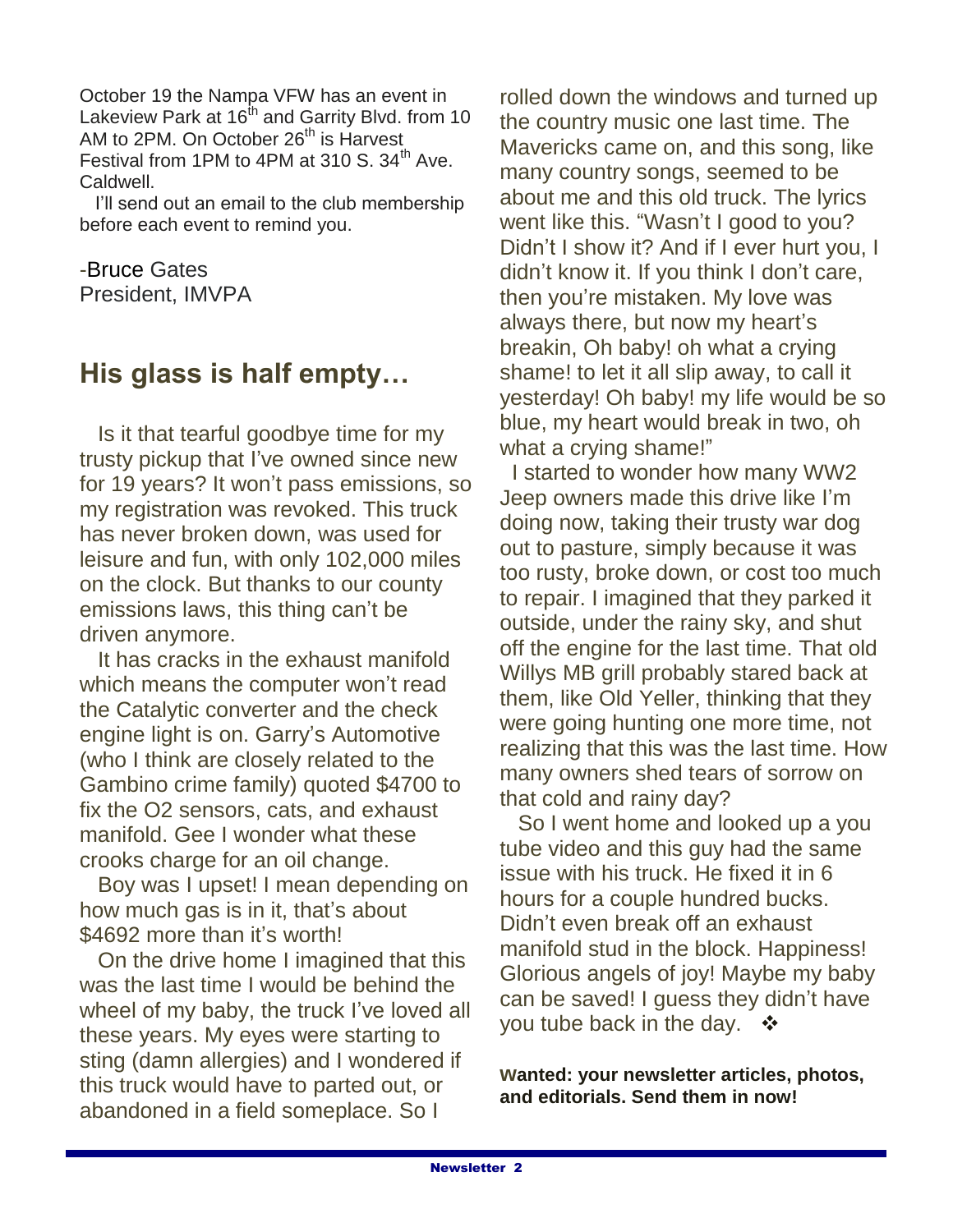# **My 'First Jeep' by John Downs**

 Some time in March of 2017 I was perusing Craigslist in search of a wheelchair for my wife. Low and behold I found something with four wheels and needed to be pushed! The ad said it was a WWII Jeep and it was only \$1000. Color me intrigued. After looking at the photos I determined, with my limited Jeep knowledge, that something was off. It was actually a 1952 M38A1, not quite WWII but it was cheap enough for me! So I cautiously approached my sleeping wife to convince her we needed it. You could guess the response I received at 7am on a Saturday, anger disbelief and a requirement of a Dutch Brothers blended chai. Amazingly I managed to talk her into the Jeep!!!!

 After negotiating with the owner I managed to save \$100 and then pay for a tow to get her to our place in Paradise, California, yes the town that is no more. According to my wife I was "as excited as a school girl at Disney Land". We initially put her in the garage but after finding black widows crawling around I decided VERY quickly that the Jeep would be just fine outside. For the next year and a half I tore into her, finding out where the rust is. What is missing. Where do I find parts? All the normal questions. Slowly but surely I was collecting what was needed to get her going again.

#### **Queue the destruction. November 8th, 2018. Paradise, California.**

 As many may recall from the news, a massive and highly destructive fire roared through Paradise, CA destroying 18,000 structures and killing many dozens. My wife and I escaped with her cats and half a truck load. This fire moved fast and hot. Vehicles weren't just torched, they were melted, houses became concrete slabs, and massive Ponderosa Pine trees became toothpicks. The destruction reminds me of the photos of Nagasaki or the fire bombing of Dresden. It's the closest to a post apocalyptic wasteland that I have ever seen.

We have since relocated to Nampa, ID and are starting over. I joined the local MVPA and I love it. When the evacuation order was lifted I went back to Paradise to sift through the rubble. It might interest you to know that the only things I found that were recognizable were USGI items such as ammo cans, mess kits and blades. Yes I lost 99% of my collection, roughly \$80,000 worth at full value (I love yard sales). More importantly, when I went back I had one goal. Come hell or high water my Jeep was coming home. I didn't have a plan. I had a flat bed trailer and a come along, a few pieces of wood and determination.

 Luckily while talking to my old neighbor, Jonny, a backhoe was driving up the road. He was a PG&E worker from San Diego doing clean up. I waved him down and asked "you wouldn't happen to be PG&E?" He froze. What you need to understand right now is that the workers were getting death threats from some people that lost everything. I don't like the company but I don't hate the grunts. Remember my neighbor Jonny? He is PG&E, my brother is, my soon to be sister in law is. How could I hate them? After calming the guy down and assuring him that I hold no grudge, I asked a favor.

 He ditched his supervisor and came back with his back hoe. And with a little help we managed to get some straps under my Jeep and lift her up and out of the trailer she had been on and placed her onto the one I brought. He saved my dad and I a ton of labor... he had his choice of snacks that I had brought. If I had had beer, he would have had that too. Thanks to the kind heart of a PG&E worked my Jeep is now in my back yard. Some day I will get her cleaned up. Running? I doubt it but maybe. At the very least I will paint her and make her a memorial to those that were lost. She will be my Phoenix.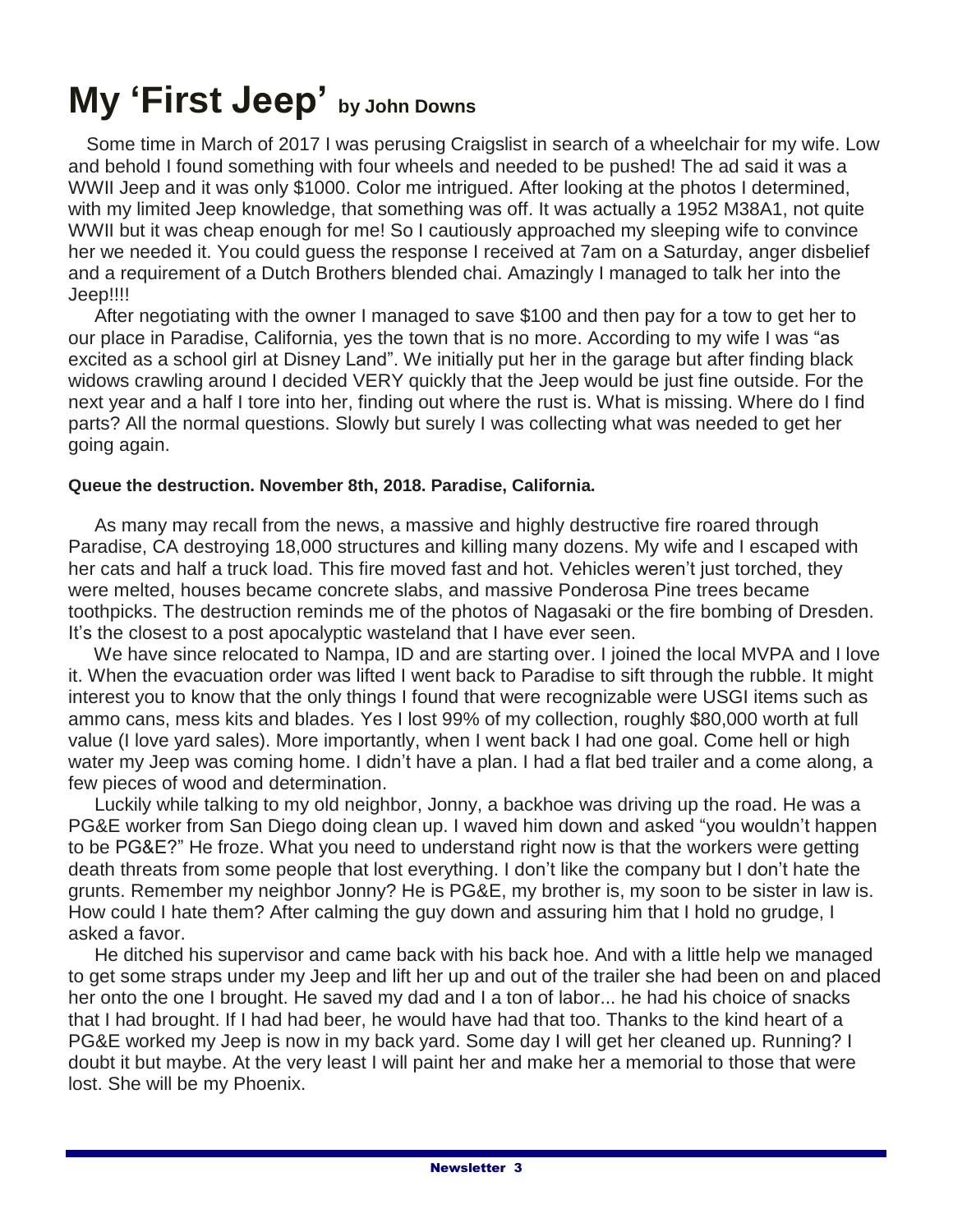My first steps in her rebirth will be to find some cheap leaf springs, wheels and tires. From there I can actually wheel her around the yard as and eventually into the garage. Right now with the leaf springs melted she is sitting on her frame in the dirt. If anyone has a lead on inexpensive parts or they wish to donate towards her restoration you can contact me through the Idaho MVPA. Thank you for taking the time to read my story.

John R Downs Formerly of Paradise, California

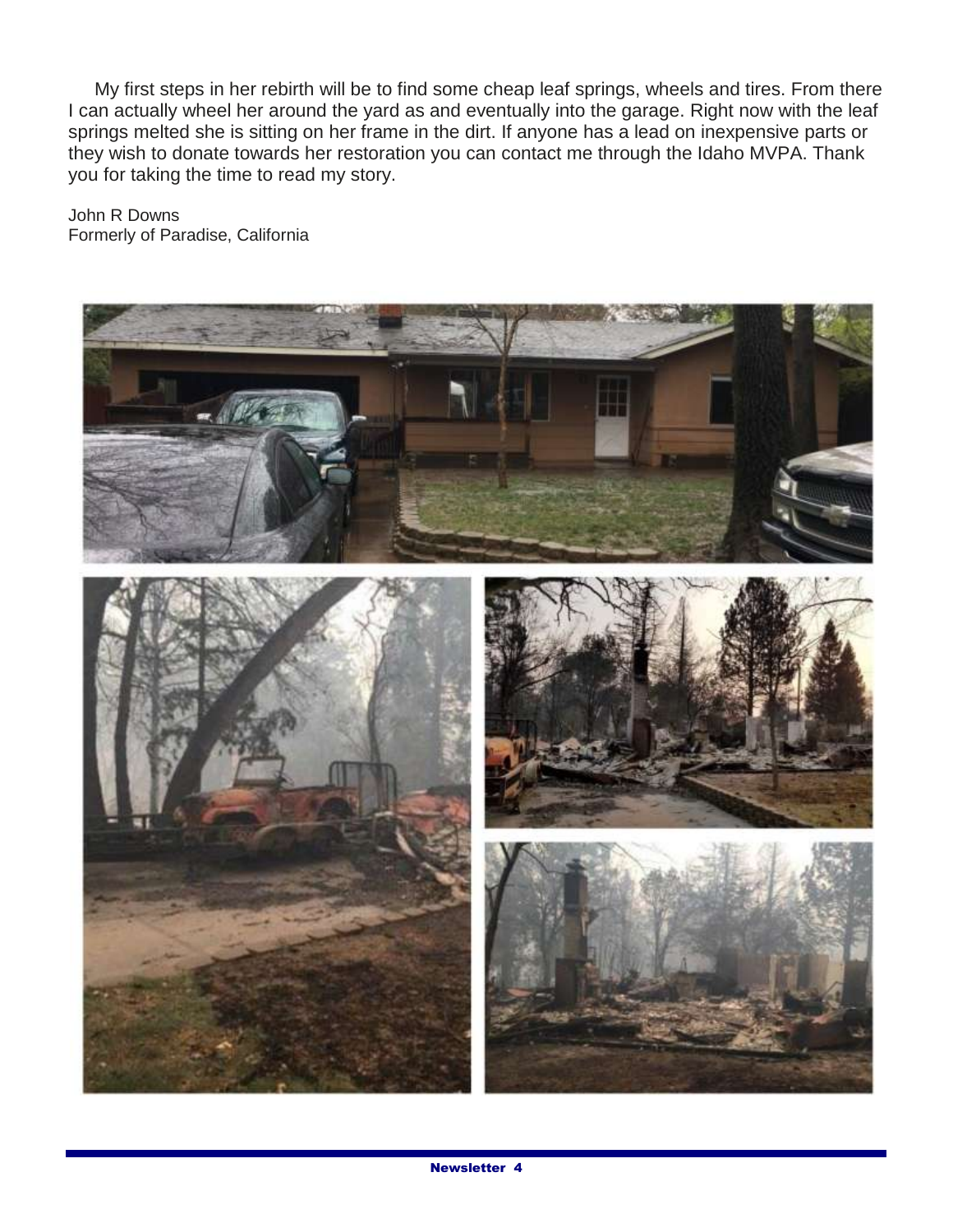# **Veteran's Appreciation Day 2019 - by Bruce Gates**

 On Saturday September 14 we had a great show at the VA Parade Ground in Boise. Will Barmes brought his M35, Stacy Mowrie brought his 5 ton and trailer, Bruce Gates had his M37, Joe and Jesse Perry had their M37, Dick and Sylvia Marker brought a Jeep, Mike Pierce brought his Jeep and Al and Bonnie Mizner brought their Jeep.

The National Guard brought a Blackhawk helicopter and the VA fed us hamburgers and hot dogs. It was a fun day for all.

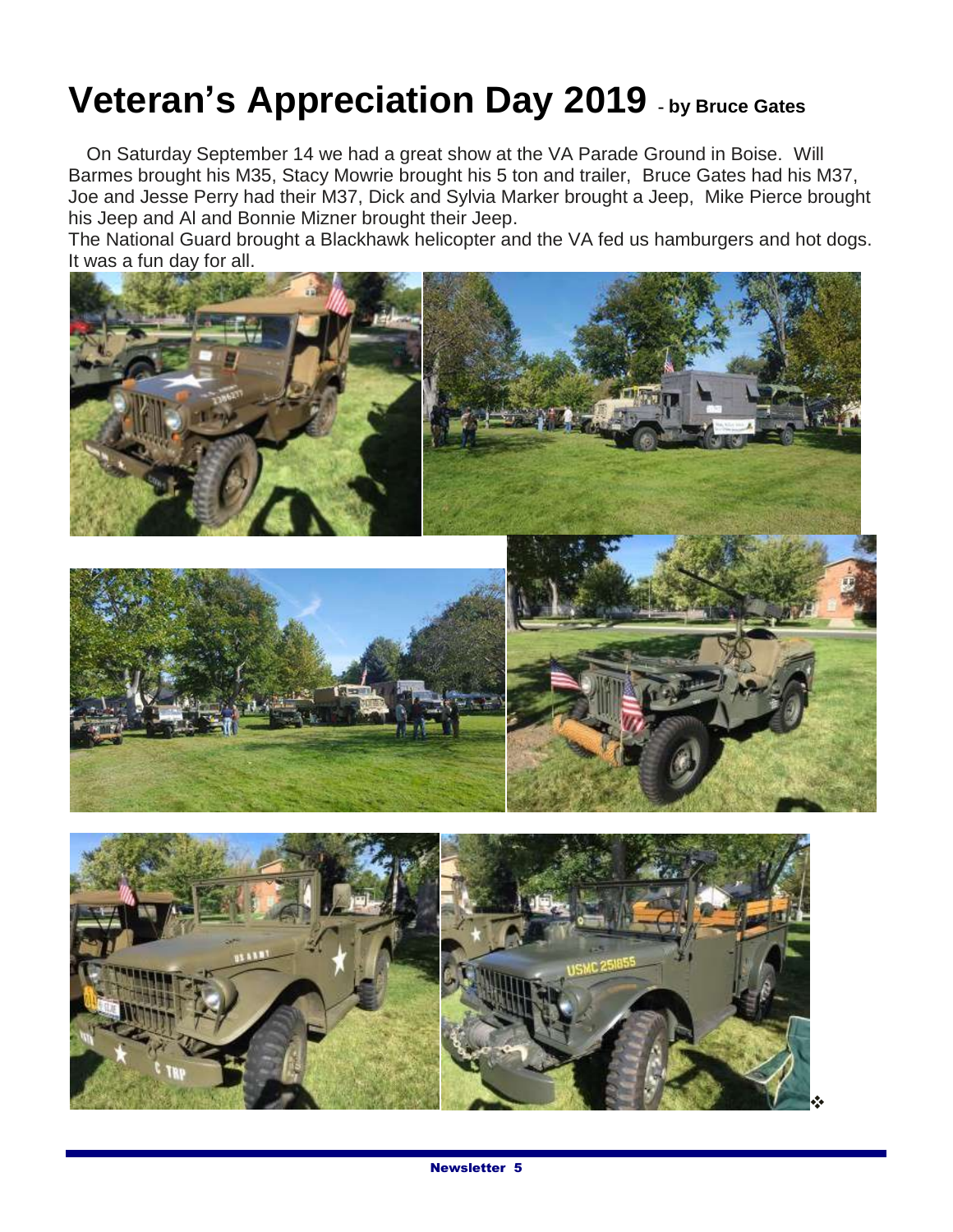### **Support my Climb! by Benjamin Sterling**

 I recently accepted the challenge of participating in the 29th annual LLS Firefighter Stairclimb benefiting The Leukemia & Lymphoma Society (LLS). This event is the world's largest on-air stair climb competition, that is exclusive to firefighters. Every participant, including myself, has committed to raising funds for LLS to help fund and find a cure for blood cancers. 100% of all proceeds raised benefit LLS and will contribute to the \$20+ million raised since the event's inception in 1991.

Learn more about Why We Climb at [www.firefighterstairclimb.org](http://www.firefighterstairclimb.org/)

 I am asking you to help by supporting my fundraising efforts with a donation. Your tax-deductible gift will make help bring us a step closer to a world without blood cancers. You can make a donation online via my Personal Fundraising Page below, and will receive an automated emailed receipt for your records:

[https://www.llswa.org/site/TR/LLSWA/llswaFF?px=1940392&pg=personal&fr\\_id=164](https://www.llswa.org/site/TR/LLSWA/llswaFF?px=1940392&pg=personal&fr_id=1640) [0](https://www.llswa.org/site/TR/LLSWA/llswaFF?px=1940392&pg=personal&fr_id=1640)

 If you prefer, you can also send your gift via check, made out to LLS and sent to the address below:

#### **Leukemia & Lymphoma Society, Attn: LLS Firefighter Stairclimb 5601 6th Ave South, Suite 182, Seattle, WA 98108**

Any amount, great or small, helps in the fight. I greatly appreciate your support and will keep you posted on my progress.

**(Editor's note, thank you President Gates for your donation!)**

### **MEETING MINUTES. by Benjamin Sterling**

The regular meeting of the Idaho Military Vehicle Preservation Association was called to order at 1900hrs on September 3rd, 2019 at the Gates Towing in Nampa by President Bruce Gates. There were 15 members present.

Treasuer's Report: 2,048.67 in the Bank.

Upcoming Events:

Sept 7th1000 hrs. Children's museum in Meridian on Progress street, Sept 14th Vets appreciation fair at the VA, Sept 28th 0900hrs. Chrome at the home at the Idaho State Vets home. Sept 28th 0900hrs. Touch a Truck at the BSU stadium, and Sept 28th 0900hrs. at Cloverdale Cem. Cloverdale Car Craze.

Past Events: No Past events to report on. New Business:

Voted to distribute Social roster to all members.

Christmas party Again! Dec 13th Caldwell Vets Hall POC Bob and Karen Agenda for Next Meeting: Non stated.

Meeting was adjourned at 1938hrs by Bruce Gates. The next general meeting will be at 1900hrs on Oct 2nd, 2019 at Gates Towing in Nampa.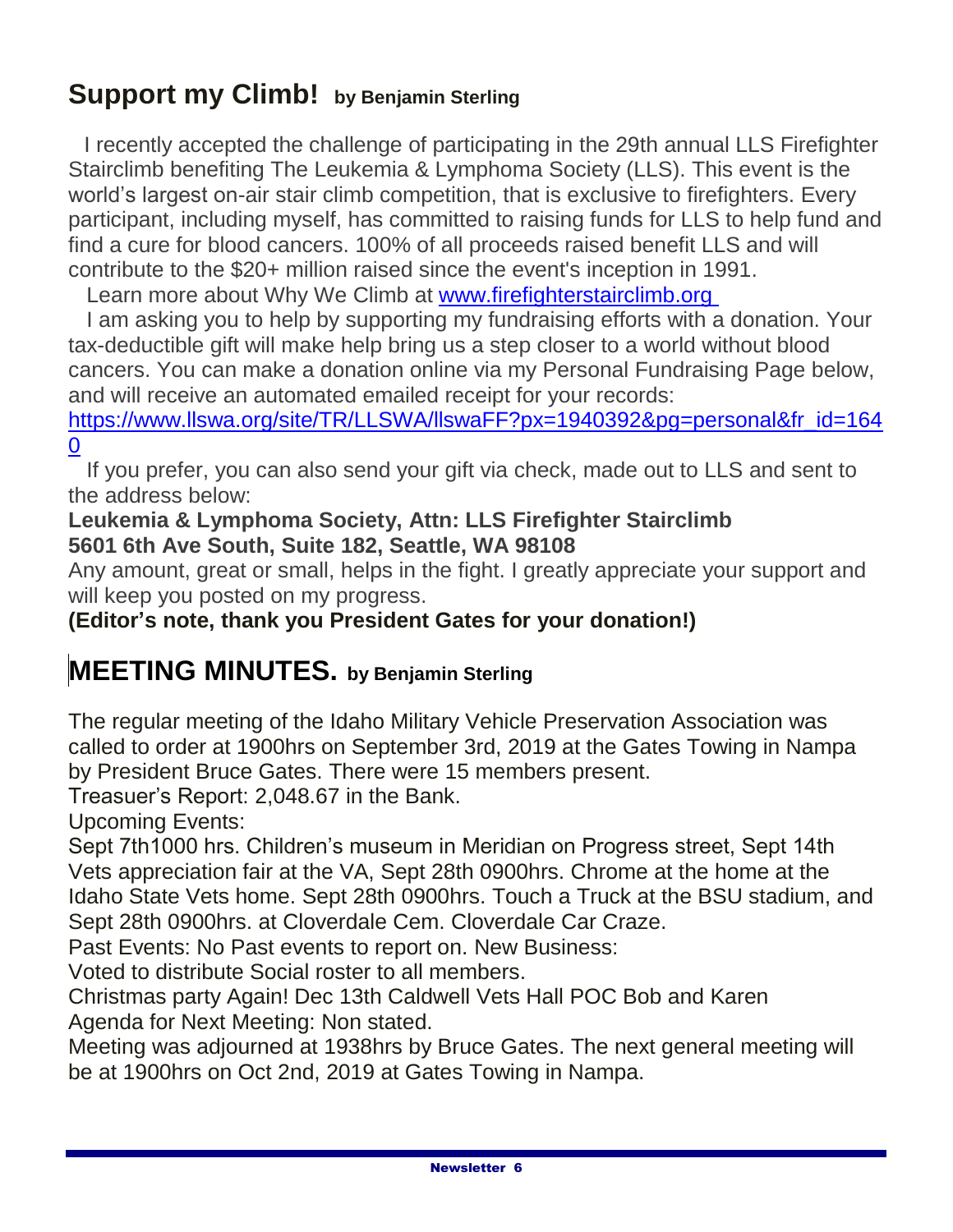## **YOUR FREE CLASSIFIED ADS**

**Wanted**: M101A2/A3 trailer. Contact Ben at hondatoys@gmail.com **Wanted:** Civil defense items, contact John Downs at johnrdowns@yahoo.com **For Sale:** misc MB bolt on parts, 5 new NDT Firestone tires 7-15 size \$100 each, and a very complete 1950s ¼ ton military trailer unrestored. Contact Wayne at waynehanners@msn.com **Wanted:** black out light for Harley Davidson motorcycle. Contact

nickwilson4@aol.com

**Wanted:** tail lights and black out lights for 1943 GPW. Contact Michael at michaelsantinik@gmail.com

**Having trouble titling your HMMWV in your state**? We may be able to help !! Please e-mail as much information about your problem as possible and let us know is you will participate in a Class Action lawsuit (not required) if so e mail [hmmwvowner@gmail.com](mailto:hmmwvowner@gmail.com)

# **Idaho Military Vehicle Preservation Association Membership Application**

**-Since 1993, an Idaho Organization has been dedicated to the preservation of old and historic military vehicles. The IMVPA encourages the acquisition, preservation, restoration, and the public education of historic military vehicles. The Idaho club encourages and supports museums, as well as national and community events.**

## **Membership Fees - \$20.00 per year**

| <b>Name</b>               |                                             |     |                                                          |
|---------------------------|---------------------------------------------|-----|----------------------------------------------------------|
| <b>Address</b>            |                                             |     |                                                          |
| $City$ <sub>_______</sub> | <b>State</b>                                | Zip |                                                          |
| <b>Email</b>              |                                             |     |                                                          |
| <b>Phone</b>              |                                             |     |                                                          |
|                           | Please mail this membership application to: |     |                                                          |
| <b>Bruce Gates</b>        |                                             |     |                                                          |
| <b>PO Box 592</b>         |                                             |     |                                                          |
| Nampa, Idaho 83653        |                                             |     |                                                          |
|                           |                                             |     | Ourseach in at a militam unkiels in not a neautrepresent |

### **Ownership of a military vehicle in not a requirement for**

**membership! Monthly meetings are held on the first Tuesday of the month at 7:00 PM. Please call (208) 890-2249 for more information.**